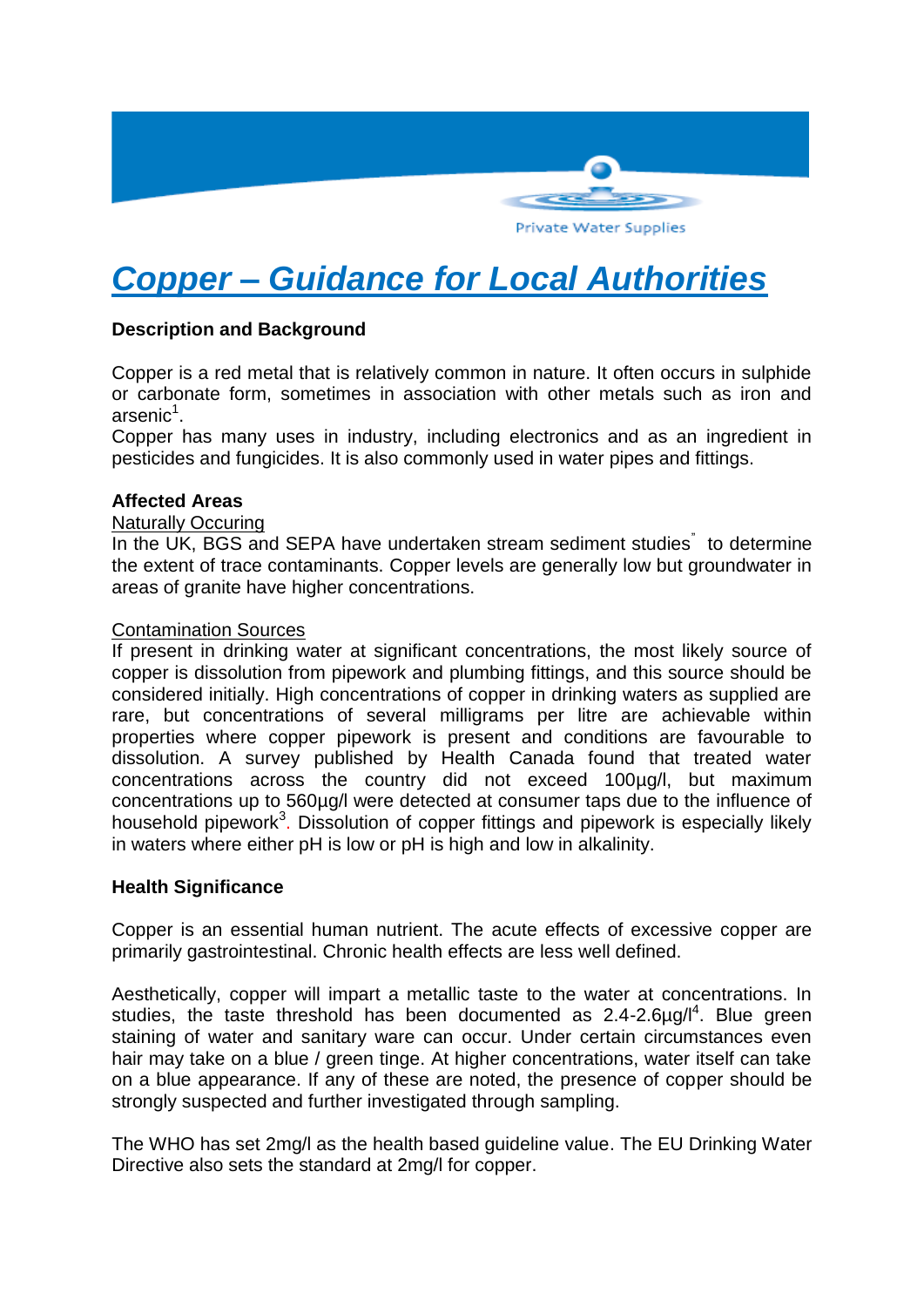## **Risk Assessment and Monitoring**

The Private Water Supply regulations require regular monitoring for copper where it is present at more than 75% of the PCV.

Studies by the British Geological Survey (BGS) into metal concentrations in stream sediments may be helpful in determining the risk from copper in a particular area<sup>2</sup>. Copper is also more soluble under acidic conditions.

## **What if it fails?**

## **Check the following:**

- What is the pH of the water and what are the plumbing materials made of?
- Is it likely that copper is naturally occurring, based on other sample data from supplies in the area and BGS data?

Any failure of the copper PCV will also exceed the WHO health-based guideline value. Health advice should be sought.

## **Options for resolving at source**

Although less likely than corrosion of plumbing, the possibility that copper could be present in the source water should at least be considered. This is especially the case where sources of industrial pollution are likely to be present or in mining areas and where natural copper deposits are known.

Unless very localised, it is likely that removal or remediation of industrial and mining contamination at source will be expensive and difficult, and the identification of an alternative source of water is likely to be preferable. Where multiple sources of water exist, each should be sampled to establish whether one is significantly more contaminated and could be abandoned, reducing overall copper concentrations to within acceptable limits.

## **Treatment**

Treatment for copper is likely to be focussed around conditioning water to inhibit corrosion of copper pipework. Theoretically at least, reverse osmosis could be used to reduce copper concentrations in incoming water, however this approach should be a last resort after all catchment options have been considered.

Conditioning of water is best achieved where the water enters the property, unless significant amounts of copper pipework exist upstream. The aim is to change the water chemistry to enable a thin carbonate or oxide film to form on pipework, preventing further corrosion. This is usually achieved by increasing the pH and alkalinity of the water using a filter containing alkaline media such as limestone or calcite chips, or by dosing a carefully controlled quantity of sodium carbonate or sodium bicarbonate. This is an effective approach but clearly should only be used where installation and ongoing monitoring and maintenance are likely to be sufficient – a poorly operated dosing installation risks being ineffective at best and overdosing